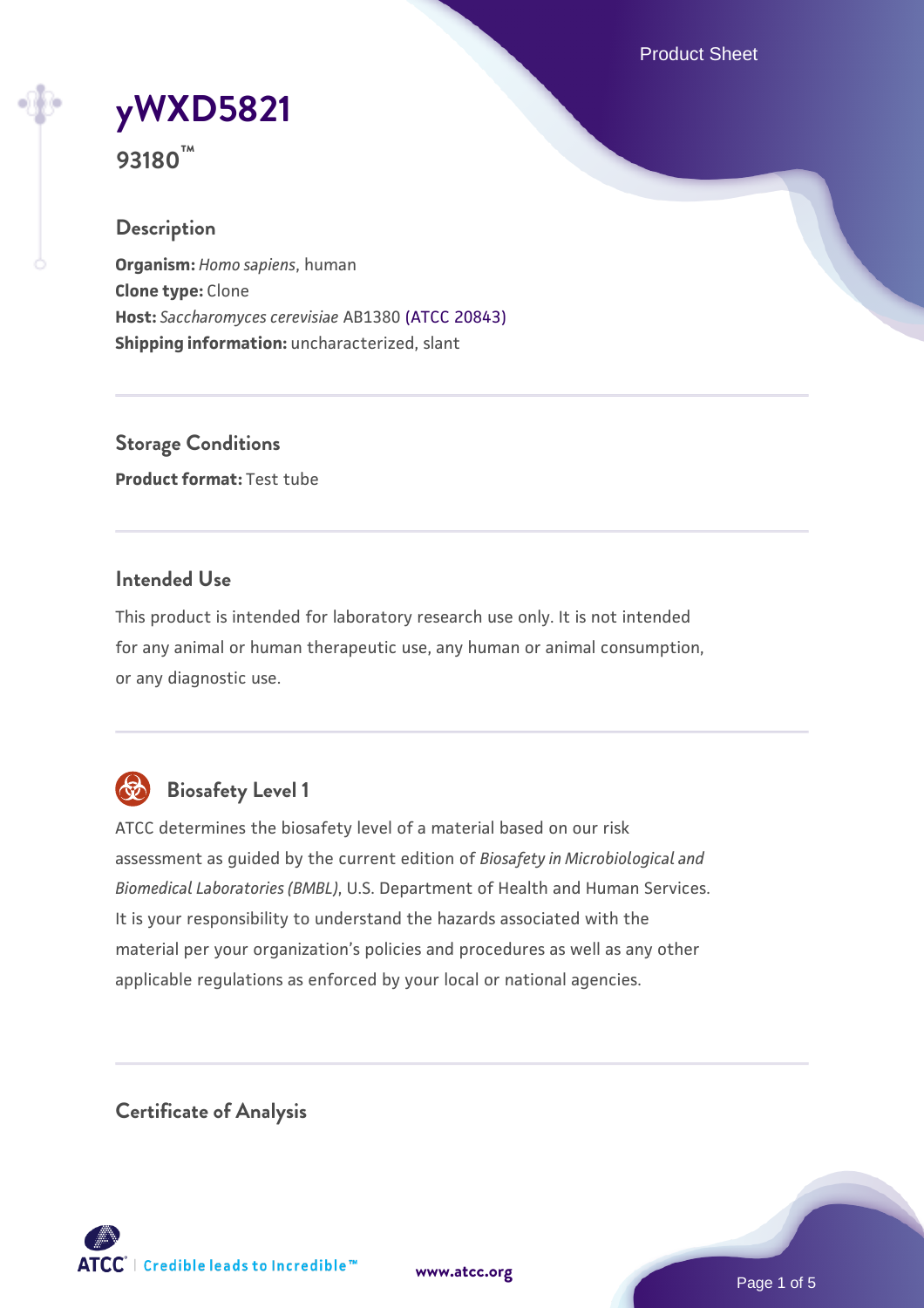## **[yWXD5821](https://www.atcc.org/products/93180)** Product Sheet **93180**

For batch-specific test results, refer to the applicable certificate of analysis that can be found at www.atcc.org.

## **Insert Information**

**Type of DNA:** genomic **Genome:** Homo sapiens **Chromosome:** X X pter-q27.3 **Gene name:** DNA Segment, single copy **Gene product:** DNA Segment, single copy [DXS4765] **Gene symbol:** DXS4765 **Contains complete coding sequence:** Unknown **Insert end:** EcoRI

## **Vector Information**

**Construct size (kb):** 210.0 **Intact vector size:** 11.454 **Vector name:** pYAC4 **Type of vector:** YAC **Host range:** *Saccharomyces cerevisiae*; *Escherichia coli* **Vector information:** other: telomere, 3548-4235 other: telomere, 6012-6699 Cross references: DNA Seq. Acc.: U01086 **Cloning sites:** EcoRI **Markers:** SUP4; HIS3; ampR; URA3; TRP1 **Replicon:** pMB1, 7186-7186; ARS1, 9632-10376

# **Growth Conditions**

**Medium:** 



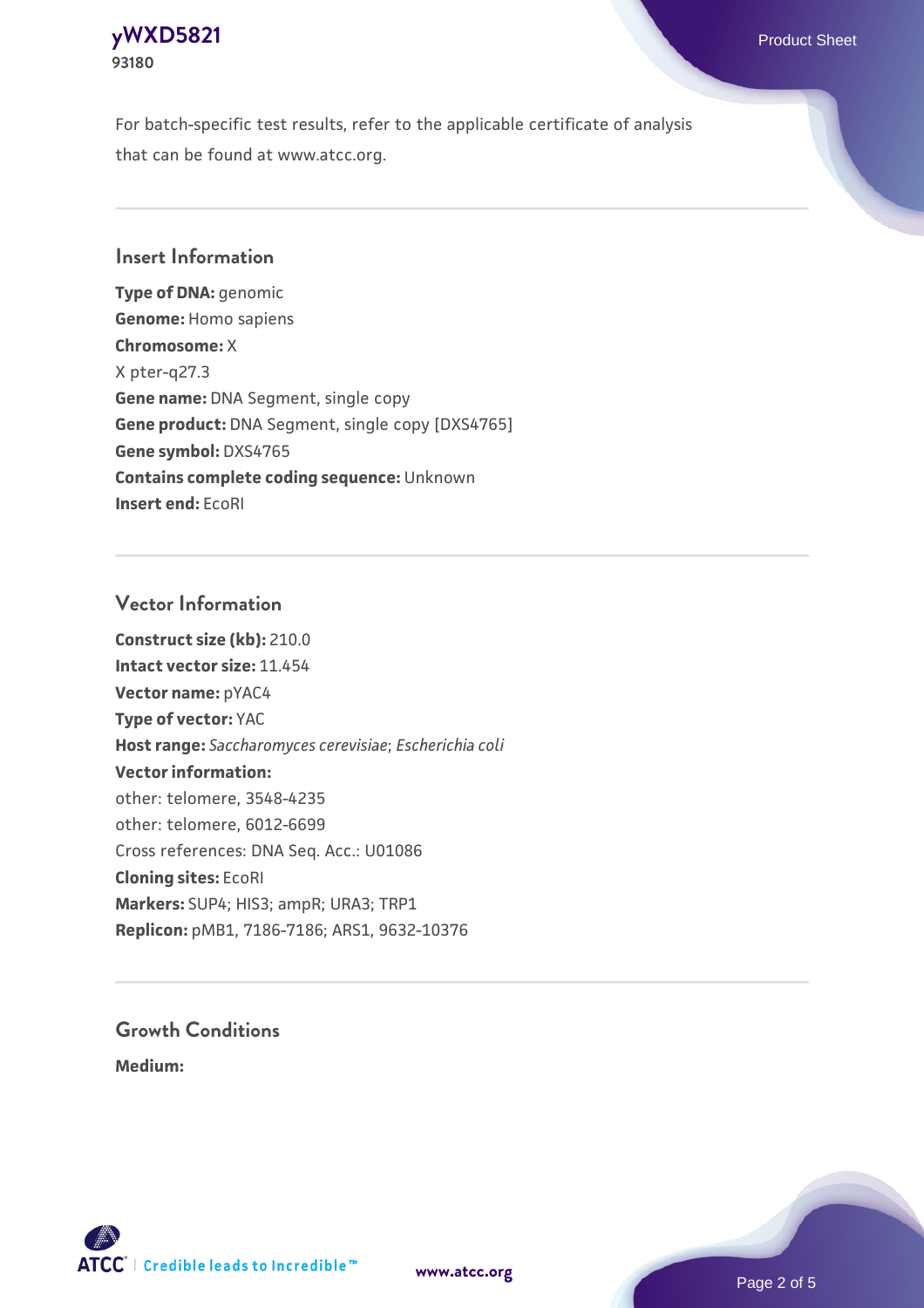**[yWXD5821](https://www.atcc.org/products/93180)** Product Sheet **93180**

[ATCC Medium 1245: YEPD](https://www.atcc.org/-/media/product-assets/documents/microbial-media-formulations/1/2/4/5/atcc-medium-1245.pdf?rev=705ca55d1b6f490a808a965d5c072196) **Temperature:** 30°C

#### **Notes**

More information may be available from ATCC (http://www.atcc.org or 703- 365-2620).

## **Material Citation**

If use of this material results in a scientific publication, please cite the material in the following manner: yWXD5821 (ATCC 93180)

## **References**

References and other information relating to this material are available at www.atcc.org.

#### **Warranty**

The product is provided 'AS IS' and the viability of ATCC® products is warranted for 30 days from the date of shipment, provided that the customer has stored and handled the product according to the information included on the product information sheet, website, and Certificate of Analysis. For living cultures, ATCC lists the media formulation and reagents that have been found to be effective for the product. While other unspecified media and reagents may also produce satisfactory results, a change in the ATCC and/or depositor-recommended protocols may affect the recovery, growth, and/or function of the product. If an alternative medium formulation or reagent is used, the ATCC warranty for viability is no longer



**[www.atcc.org](http://www.atcc.org)**

Page 3 of 5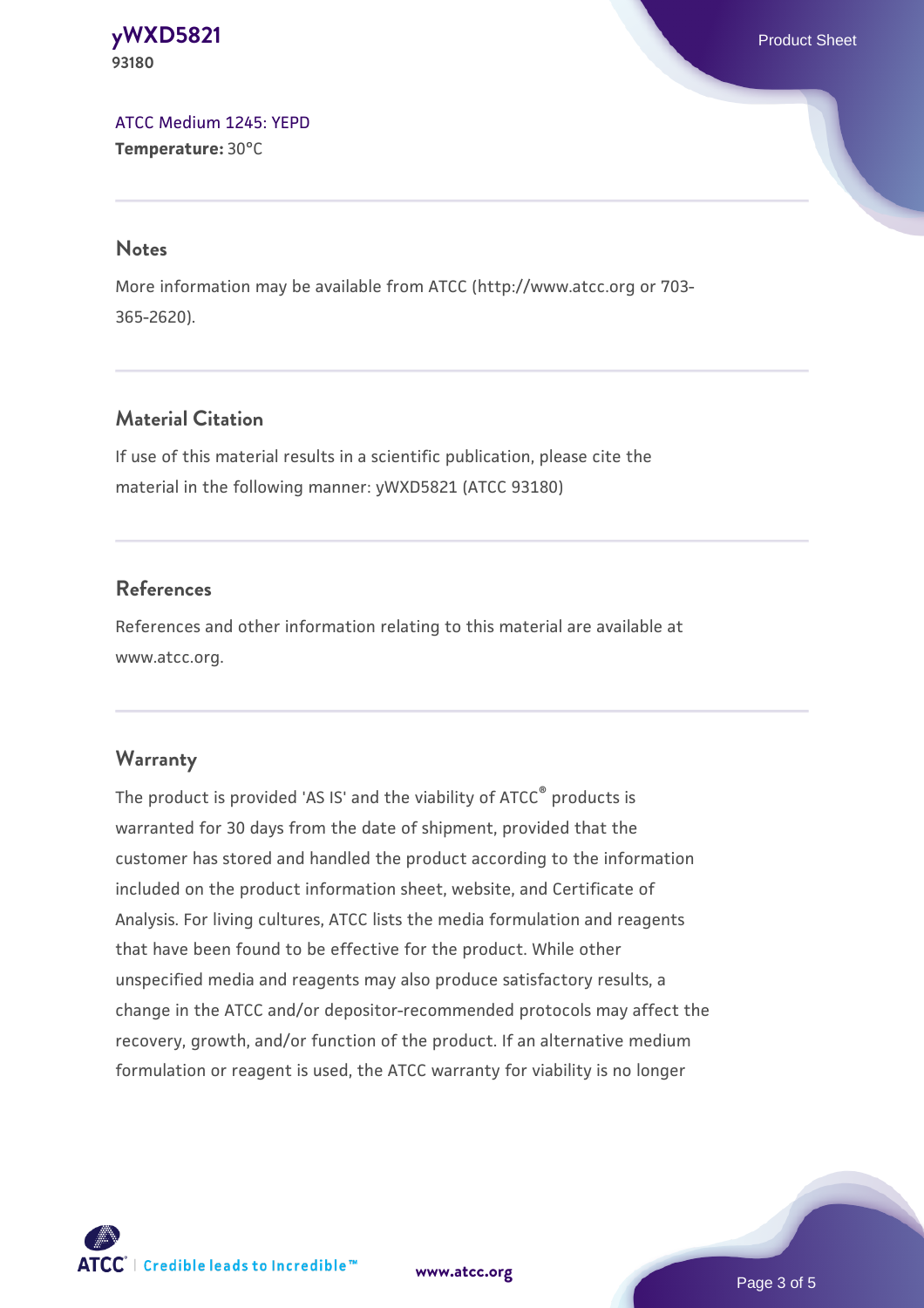**[yWXD5821](https://www.atcc.org/products/93180)** Product Sheet **93180**

valid. Except as expressly set forth herein, no other warranties of any kind are provided, express or implied, including, but not limited to, any implied warranties of merchantability, fitness for a particular purpose, manufacture according to cGMP standards, typicality, safety, accuracy, and/or noninfringement.

#### **Disclaimers**

This product is intended for laboratory research use only. It is not intended for any animal or human therapeutic use, any human or animal consumption, or any diagnostic use. Any proposed commercial use is prohibited without a license from ATCC.

While ATCC uses reasonable efforts to include accurate and up-to-date information on this product sheet, ATCC makes no warranties or representations as to its accuracy. Citations from scientific literature and patents are provided for informational purposes only. ATCC does not warrant that such information has been confirmed to be accurate or complete and the customer bears the sole responsibility of confirming the accuracy and completeness of any such information.

This product is sent on the condition that the customer is responsible for and assumes all risk and responsibility in connection with the receipt, handling, storage, disposal, and use of the ATCC product including without limitation taking all appropriate safety and handling precautions to minimize health or environmental risk. As a condition of receiving the material, the customer agrees that any activity undertaken with the ATCC product and any progeny or modifications will be conducted in compliance with all applicable laws, regulations, and guidelines. This product is provided 'AS IS' with no representations or warranties whatsoever except as expressly set forth herein and in no event shall ATCC, its parents, subsidiaries, directors, officers, agents, employees, assigns, successors, and affiliates be liable for indirect, special, incidental, or consequential damages of any kind in connection with or arising out of the customer's use of the product. While reasonable effort is made to ensure authenticity and reliability of materials on deposit, ATCC is not liable for damages arising from the misidentification or



**[www.atcc.org](http://www.atcc.org)**

Page 4 of 5